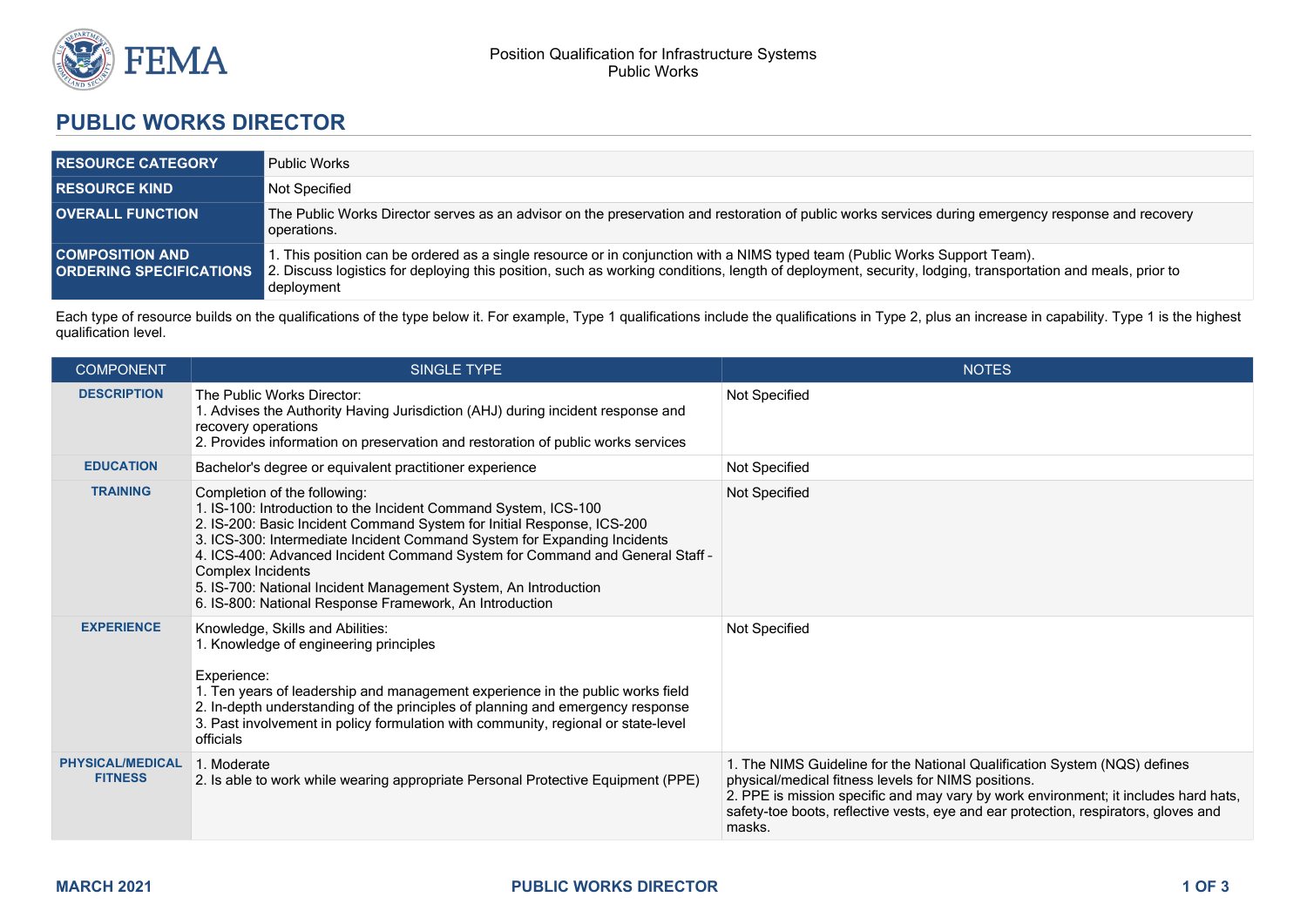

## Position Qualification for Infrastructure Systems Public Works

| <b>COMPONENT</b>                                                                                          | SINGLE TYPE                                                                                                                    | <b>NOTES</b>  |
|-----------------------------------------------------------------------------------------------------------|--------------------------------------------------------------------------------------------------------------------------------|---------------|
| <b>CURRENCY</b>                                                                                           | Currently works in this position in a municipal, county, state, tribal or territorial public Not Specified<br>works department |               |
| <b>PROFESSIONAL AND Not Specified</b><br><b>TECHNICAL</b><br><b>LICENSES AND</b><br><b>CERTIFICATIONS</b> |                                                                                                                                | Not Specified |